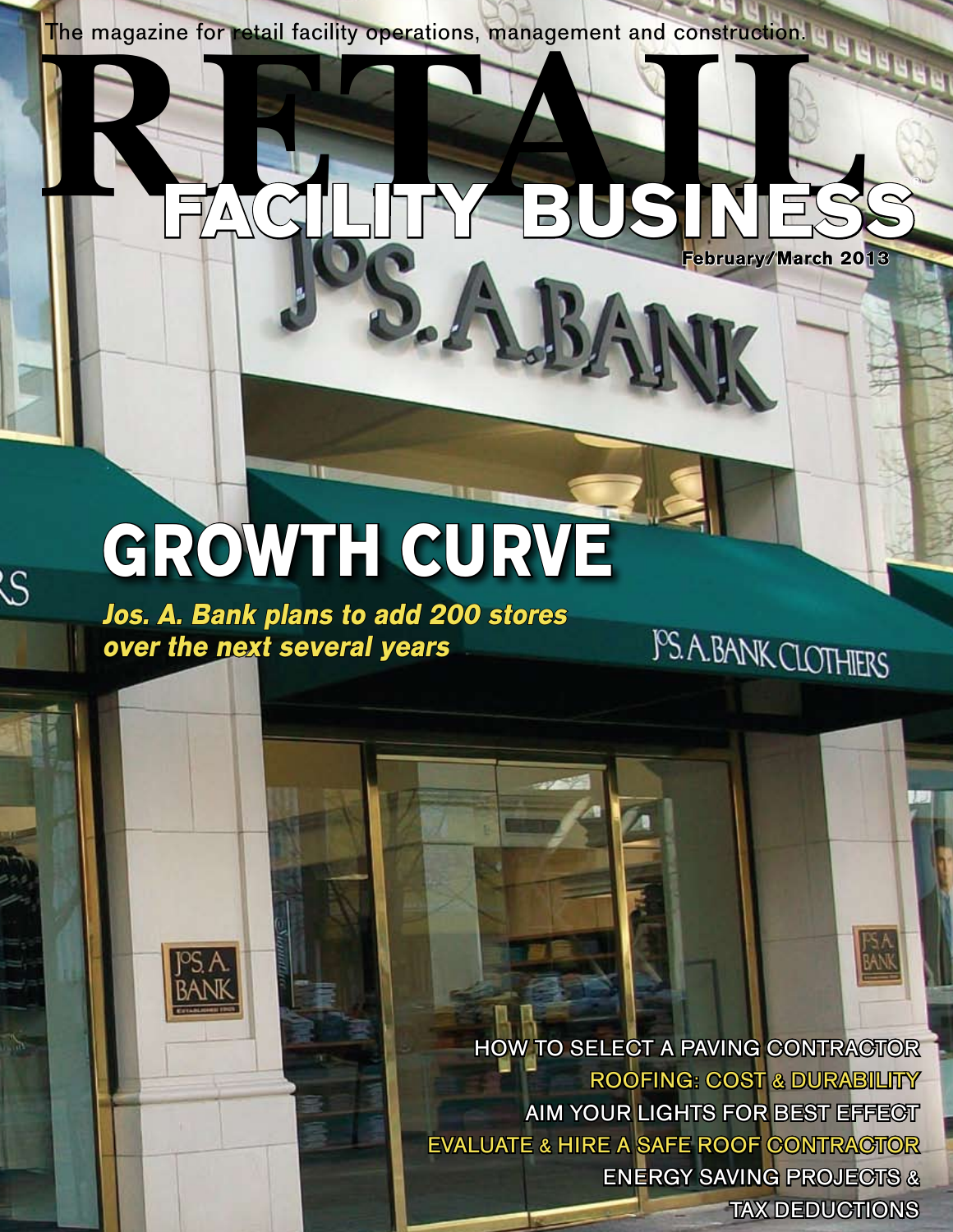Commercial roofing: Insider tips on costs and durability.

**ROOF?**

**Need A New**

Whether you are a building owner or facili<br>most important decisions you will make. T<br>system could result in costly repairs, dama<br>are trying to squeeze a few more years out<br>looking for proven performance and durab<br>looking f Whether you are a building owner or facility manager, choosing the right commercial roofing system for your building is one of the most important decisions you will make. The right roofing system will protect your investment for decades, while the wrong roofing system could result in costly repairs, damage to the building and its contents, and possibly an early tear-off and re-roof. Whether you are trying to squeeze a few more years out of your current roof or are ready to invest in a new system, hammering out the costs while looking for proven performance and durability can be a challenge.

I'd like to offer a few tips and some industry examples to help you make an informed decision — one that is good for your budget and good for business.

### **Need a new roof but not ready (or able) to invest?**

Coatings are a cost-effective option for roof maintenance and restoration. Reflective roof coatings can extend roof life, eliminate leaks and improve a building's aesthetics and energy usage — and often at a much lower cost than a new roof.

Know what to look for in a coating:

• A product that offers excellent adhesion to a wide variety of roofing substrates including metal, bitumen, TPO, EPDM, Hypalon and PVC.

• A product formulated using water-based acrylic technology low in odor and volatile organic compounds (VOCs).

• A formulation for your climate and climate variations.

• A product that meets the cool roofing requirements of Energy Star, California Title 24, LEED and Green Globes programs.

• A product with high solar reflectance to help to reduce heat transfer into the building, lowering cooling energy costs, and reducing membrane stress and heat accelerated degradation.

Coatings can be a reasonable choice for those challenged by a roof nearing the end of its service life or building own-

ers frustrated by metal roof leaks and other types of roofing failures.

# **Need a cost-effective roofing system AND want proven durability?**

Single-ply PVC roofing membrane is ideally suited for applications that require a quality, cost-effective roofing membrane.

When speed and ease of installation are important, this is one of your best choices — especially if your company has a policy that re-roofing cannot hinder function or operations in any way. When General Motors re-roofed a major portion of an old PVC roof on a Customer Care & Aftersales (CCA) building in Lansing, Michigan, the building needed to remain operational throughout the project. Using economical 60 mil membrane, which comes in 10 by 100-foot rolls, helped the team install with speed and efficiency.

# **Looking to reduce building operating costs while providing maximum protection against the elements?**

A system with a range of demonstrated capabilities like the ability to reduce a building's energy requirements, lower maintenance costs, and minimize the urban heat island effect is a good solution. A weather-tight, single-ply roof system can reduce the energy needed to maintain comfort in air-conditioned buildings by decreasing heat



MCPARTLAND

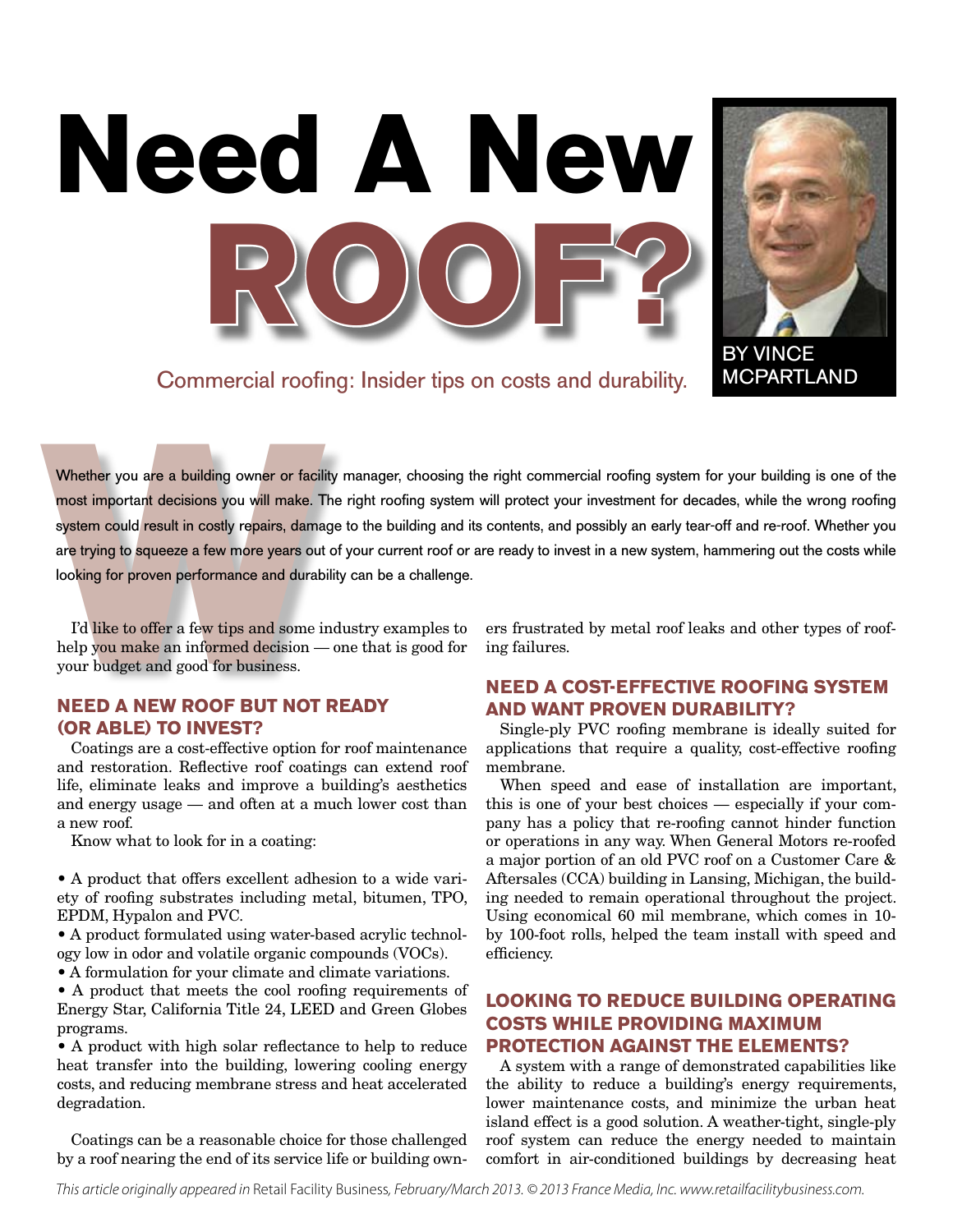

flow through the building roof. Preventing solar radiation from elevating a building's internal temperature is a key strategy in reducing energy consumption.

The Tucson Mall in Tucson, Arizona, is enjoying energy savings since its new roof was installed. After the first section of the new Tucson Mall roof was installed and during the installation of the second section, one of the two chillers in the mall kept turning itself off quite a bit — even during peak hours of the day. Normally both chillers would be running constantly in the heat of summer.

The team decided to test the surface temperatures of the mall's old and new roofs during the installation, and found quite a difference between the two roofing systems. With an ambient temperature of 99 degrees, the temperature on the old, ballasted EPDM registered 175 degrees, while the new roofing membrane was only 125 degrees.

It is expected that the Tucson Mall will enjoy energy savings similar to those experienced by the Altamonte Mall in Florida. This mall, which has a similar roof, has noticed a 14% savings in its energy usage since the roof was installed.

# **Consider Installation Options for Cost Savings**

Look for innovative system options that could provide additional cost savings during installation and be sure to choose a reputable roofing contractor that has solid relationships with the roofing manufacturer. You may be able to save significant costs and meet your deadline if your team is knowledgeable enough and needs to get a little creative — like H.E. Butt Grocery Company did when it found its San Marcos, Texas, distribution center had a leaking standing seam roof.

The H-E-B facility is used to store and distribute household, cosmetic and pharmaceutical products, and the building's 396,126-square-foot roof was in need of a re-roof. The original specification was for a mechanically fastened system; however, the roof had to qualify for Factory Mutual approval and carry a FM 1-75 rating, and the 24-gauge standing seam panels on the H-E-B distribution center roof were not recognized by Factory Mutual as being an approved substrate for mechanical securement. This meant that the roof would have to be fastened into the structural steel purlins, which would be very labor-intensive and make it difficult to meet the specified 180-working days installation timetable.

Fortunately, the roofing representative knew of another alternative: a mechanical attachment system that is based on induction welding technology, and is ideal for metal retrofit applications. The roof system uses a special electromagnetic welding tool that bonds the underside of the PVC membrane to specially coated plates affixed to the roof deck.

Thanks to a bit of creative thinking and technical expertise, the roof system was the perfect solution — fast and easy to install and expected to perform well for many years to come.

#### **Getting the job done right**

Pressure on facility managers to keep costs down is an ever-increasing burden. Whether a budget conscious coating is the right solution or your need calls for a system with options to aid in cost savings, the best approach to a completed, high quality roofing project is to work with a manufacturer that participates in all three of the major milestones of the roofing project's life: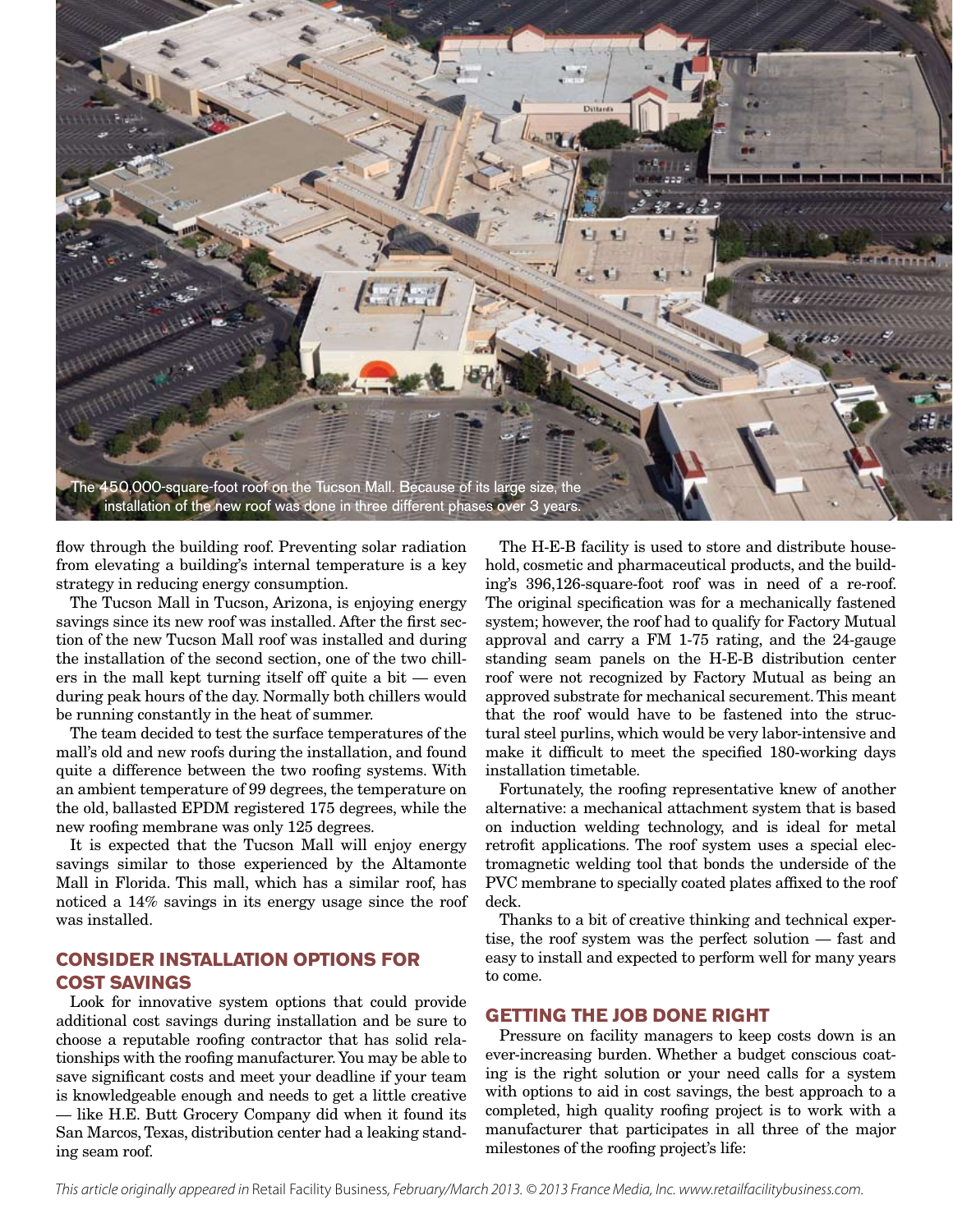This mechanical attachment roofing system enabled Merit Roofing to complete the H.E. Butt Grocery Company project on-time and within budget.



#### **1. Proven Materials**

Look for products with a proven track record and only the highest quality materials.

#### **2. Expert Assistance**

Work only with partners that can offer ongoing, skilled technical experts at all phases including design assistance, purchase documentation and training on proper installation techniques.

#### **3. Skillful Workmanship**

Work only with trained, authorized applicators to ensure quality is maintained throughout the installation process.

Vincent J. McPartland is the manager of strategic accounts for Sika Sarnafil, a global supplier of thermoplastic membranes for roofing, waterproofing and civil engineering applications. For more information, call (800) 576-2358.